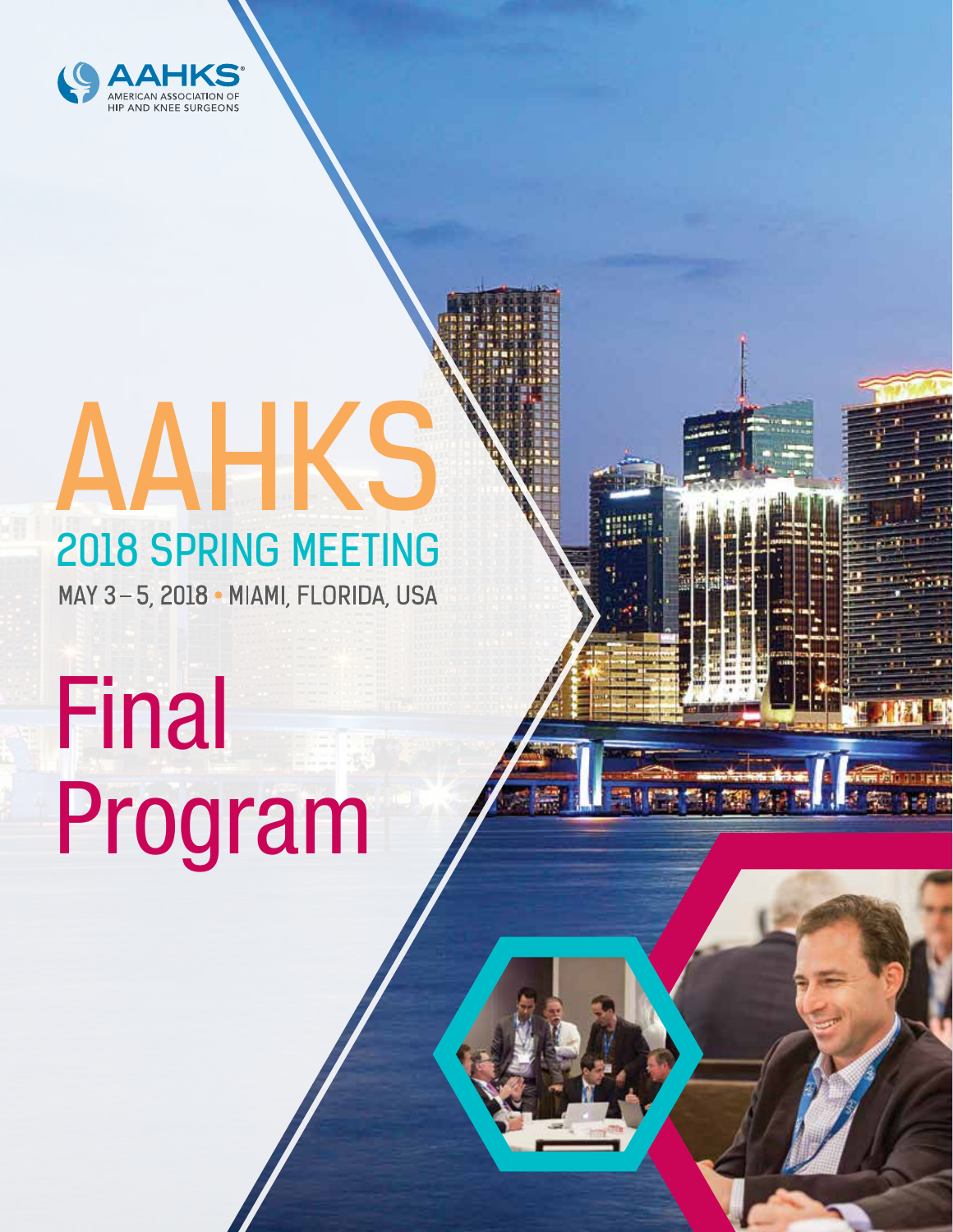## TO AAHKS SPRING MEETING VOLUNTEERS THANK YOU

## Bryan D. Springer, MD, Chair Mark I. Froimson, MD, MBA, Co-Chair

## FACULTY

Matthew P. Abdel, MD Matthew S. Austin, MD C. Lowry Barnes, MD William P. Barrett, MD Daniel J. Berry, MD Stefano A. Bini, MD Michael P. Bolognesi, MD Guillermo A. Bonilla, MD Kevin J. Bozic, MD, MBA Miguel E. Cabanela, MD David F. Dalury, MD Craig J. Della Valle, MD Stephen T. Duncan, MD Thomas K. Fehring, MD Mark I. Froimson, MD, MBA George J. Haidukewych, MD William G. Hamilton, MD James I. Huddleston, MD William A. Jiranek, MD, FACS Carolos J. Lavernia, MD Claudio Diaz Ledezma, MD Jay R. Lieberman, MD Rafael Llopis-Miro, MD Adolph V. Lombardi Jr., MD Steven J. MacDonald, MD, FRCSC R. Michael Meneghini, MD John M. Morton, MD Joseph T. Moskal, MD Mark W. Pagnano, MD Brian S. Parsley, MD

Javad Parvizi, MD, FRCS Preetesh D. Patel, MD Christopher L. Peters, MD Gregory G. Polkowski II, MD, MSc Raul Rosenthal, MD Eduardo A. Salvati, MD Guillermo Sammartino, MD Jonathan L. Schaffer, MD, MBA Rafael J. Sierra, MD Scott M. Sporer, MD, MS Bryan D. Springer, MD Garen D. Steele, MD Juan C. Suarez, MD Samuel S. Wellman, MD Adoph J. Yates Jr., MD

COCOCOCO CO

### **AAHKS** 2018 ANNUAL MEETING November 1-4 | Dallas, Texas

## WE NFF VOLUNTEERS!

We are seeking AAHKS Fellow members to review abstracts, posters and surgical technique videos for the 2018 AAHKS Annual Meeting. Please contact Sigita Wolfe, Director of Education, at swolfe@aahks.org to sign up.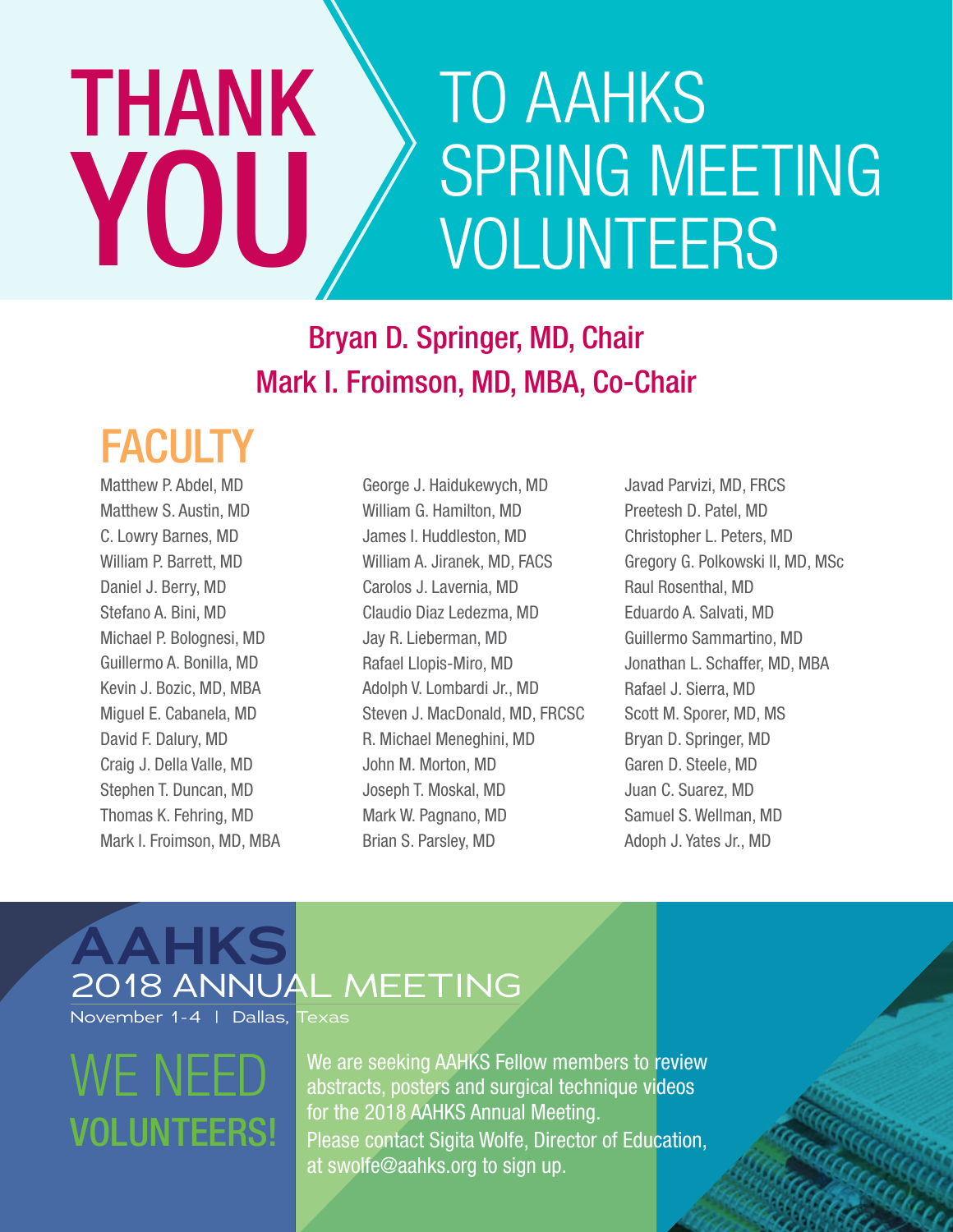#### **Course Description**

The **AAHKS Spring Meeting** is intended to equip practicing orthopaedic surgeons with state‐of‐the art information and cutting‐edge strategies to enhance overall surgeon competence related to the care of patients with arthritis and degenerative disease. It combines general and break‐out sessions, emphasizing case-based learning in small group setting for most effective results.

#### **Objectives**

- Analyze total hip and knee arthroplasty cases
- Investigate the patterns contributing to effective total hip and knee arthroplasty and revision
- Determine the strategies contributing to optimal perioperative and post-operative care, including complication management
- Consider effective practice management tips and related healthcare policy
- Report the highlights of the 2017 Annual Meeting

#### **CME**



The American Association of Hip and Knee Surgeons (AAHKS) is accredited by the Accreditation Council for Continuing Medical Education (ACCME) to provide continuing medical education for physicians.

The American Association of Hip and Knee Surgeons (AAHKS) designates this live activity for a maximum of *15.5 AMA PRA Category 1 Credits™*. Physicians should claim  $ACCREDITED$  only the credit commensurate with the extent of their participation in the activity.

*Please see disclosure information for all course planners, presenters, faculty and other contributors in the back of this booklet.*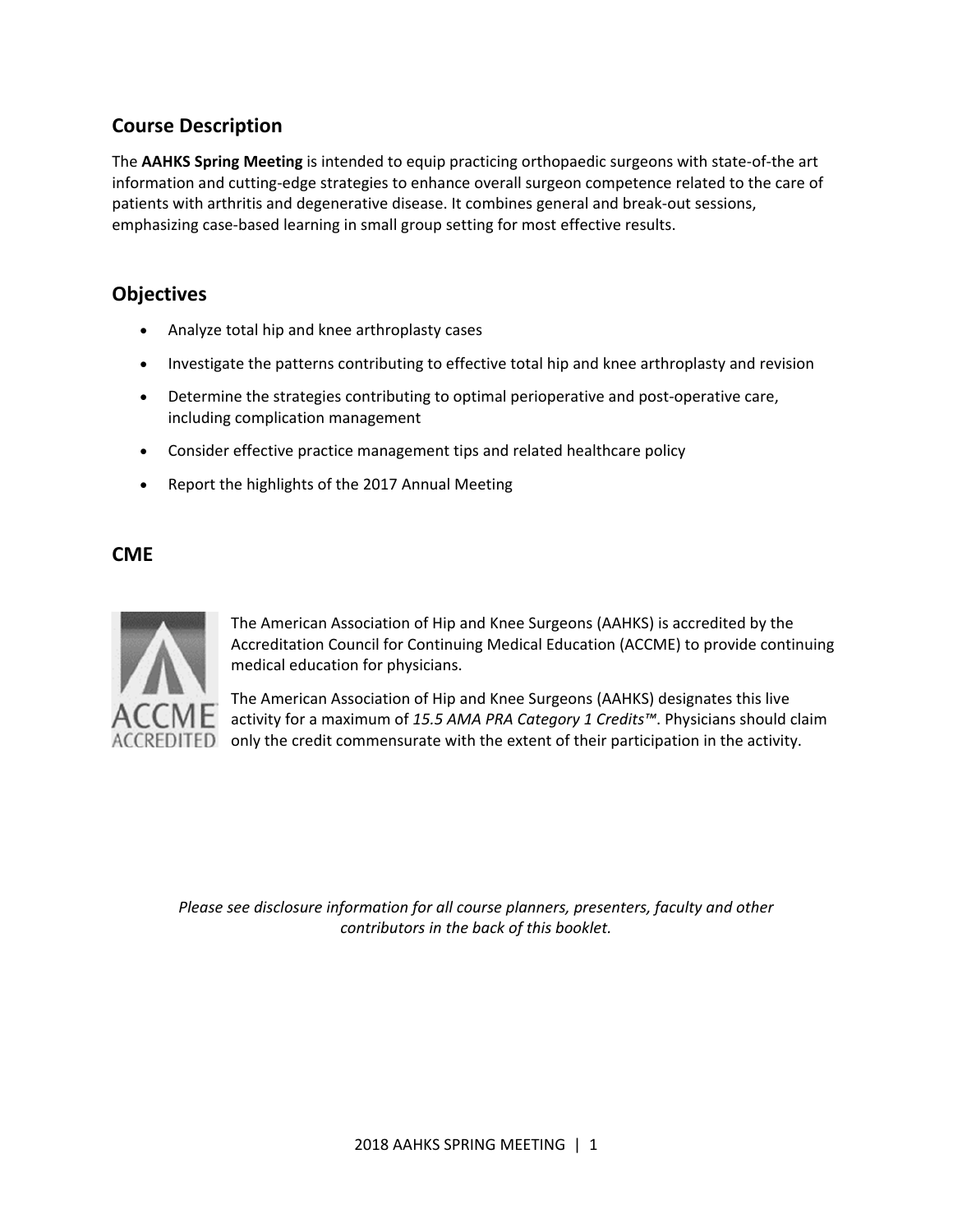#### **Spring Meeting Program Schedule**

Times and topics are subject to change.

#### **Thursday, May 3, 2018**

| <b>Time</b>    | <b>Topic</b>               | <b>Faculty</b>                                                                                             | <b>Room</b>           |
|----------------|----------------------------|------------------------------------------------------------------------------------------------------------|-----------------------|
| 4:00-6:00 p.m. | <b>International Guest</b> | Moderator:                                                                                                 | Merrick I             |
|                | Session*                   | Carlos J. Lavernia, MD                                                                                     |                       |
|                | Cirugía de                 | <b>Panelists:</b>                                                                                          |                       |
|                | Cadera Hoy, Ayer           | Rafael J. Sierra, MD,                                                                                      |                       |
|                | y Mañana:                  | Eduardo A. Salvati, MD                                                                                     |                       |
|                | 100 Años de                | Miguel E. Cabanela, MD                                                                                     |                       |
|                | Experiencia                |                                                                                                            |                       |
|                | Hip Surgery Today,         | Presentado en Español                                                                                      |                       |
|                | Yesterday and              | Presented in Spanish                                                                                       |                       |
|                | Tomorrow: 100 Years        |                                                                                                            |                       |
|                | of Experience              |                                                                                                            |                       |
| $Credit^{m}$ . |                            | *This session is separate from the official program planned by AAHKS and does not offer AMA PRA Category 1 |                       |
| 6:00-8:00 p.m. | Arrivals/Registration      |                                                                                                            | Bayfront              |
|                | and Opening                |                                                                                                            | <b>Bayfront Foyer</b> |
|                | Reception                  |                                                                                                            |                       |

#### **Friday, May 4, 2018**

| <b>Time</b>        | <b>Topic</b>              | <b>Faculty</b>             | <b>Room</b>           |
|--------------------|---------------------------|----------------------------|-----------------------|
| $7:00 - 7:50$ a.m. | <b>Breakfast and Case</b> |                            | Bayfront              |
|                    | Discussions with          |                            | <b>Bayfront Foyer</b> |
|                    | Faculty                   |                            |                       |
| $7:50 - 8:00$ a.m. | Welcome and               | Craig J. Della Valle, MD   | Bayfront              |
|                    | Introduction              |                            |                       |
| $8:00 - 8:30$ a.m. | <b>Highlights of 2017</b> | <b>Moderator:</b>          | Bayfront              |
|                    | <b>AAHKS Annual</b>       | Gregory G. Polkowski, MD   |                       |
|                    | <b>Meeting</b>            | Panelists:                 |                       |
|                    |                           | Steven J. MacDonald, MD    |                       |
|                    |                           | Brian S. Parsley, MD       |                       |
|                    |                           | Mark W. Pagnano, MD        |                       |
|                    |                           | Adolph V. Lombardi Jr., MD |                       |
|                    |                           | Michael P. Bolognesi, MD   |                       |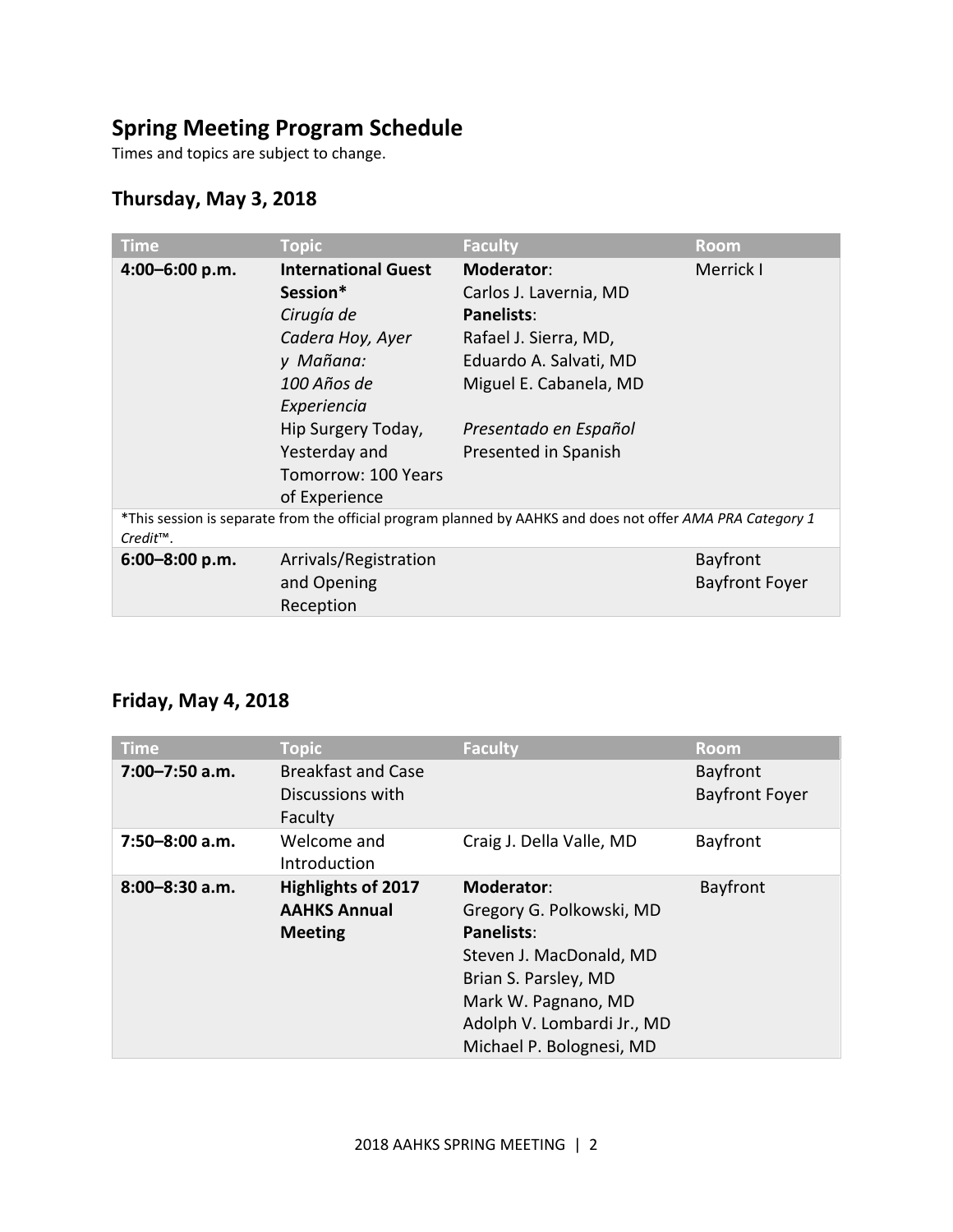| 8:30-9:50 a.m.<br><b>Breakout 1</b><br>$9:50 - 10:00$ a.m.<br><b>Break</b><br>10:00-11:00 a.m.<br><b>Symposium I</b> | Primary Total Hip<br>Arthroplasty:<br>Simple to Complex<br><b>Management of</b><br><b>Femoral Neck</b> | Moderator:<br>George J. Haidukewych, MD                                                                                                    | Junior Ballroom<br>Star & Palm Isle<br>Hibiscus Isle<br>Sevilla<br>Bayfront<br><b>Bayfront Foyer</b><br>Bayfront                    |
|----------------------------------------------------------------------------------------------------------------------|--------------------------------------------------------------------------------------------------------|--------------------------------------------------------------------------------------------------------------------------------------------|-------------------------------------------------------------------------------------------------------------------------------------|
|                                                                                                                      | <b>Fractures</b>                                                                                       | Faculty:<br>William P. Barrett, MD and<br>Matthew S. Austin, MD                                                                            |                                                                                                                                     |
| $11:00a.m. -$<br>12:20p.m.<br><b>Breakout 2</b>                                                                      | <b>Primary Total Knee</b><br>Arthroplasty: Simple<br>to Complex                                        |                                                                                                                                            | Junior Ballroom<br>Star & Palm Isle<br>Hibiscus Isle<br>Sevilla                                                                     |
| 12:20-12:30 p.m.                                                                                                     | <b>FARE Grant Award</b>                                                                                | Javad Parvizi, MD                                                                                                                          | Bayfront                                                                                                                            |
| 12:30-1:00 p.m.                                                                                                      | Lunch                                                                                                  |                                                                                                                                            | Bayfront<br><b>Bayfront Foyer</b>                                                                                                   |
| 1:00-2:00 p.m.<br><b>Symposium II</b>                                                                                | <b>Health Policy</b>                                                                                   | <b>Moderator:</b><br>C. Lowry Barnes, MD<br><b>Panelists:</b><br>Adolph J. Yates Jr., MD<br>William A. Jiranek, MD<br>Kevin J. Bozic, MD   | Bayfront                                                                                                                            |
| $2:00-2:10 p.m.$                                                                                                     | <b>Break</b>                                                                                           |                                                                                                                                            | Bayfront<br><b>Bayfront Foyer</b>                                                                                                   |
| 2:10-3:30 p.m.<br><b>Breakout 3</b>                                                                                  | Non-Arthroplasty Hip<br>or UKA                                                                         |                                                                                                                                            | <b>Non-Arthroplasty</b><br><b>Hip</b><br>in Hibiscus Isle<br><b>UKA</b><br>in Sevilla<br><b>Junior Ballroom</b><br>Star & Palm Isle |
| 3:30-4:30 p.m.<br><b>Symposium III</b>                                                                               | <b>Periprosthetic Joint</b><br><b>Infection</b>                                                        | <b>Moderator:</b><br>Craig J. Della Valle, MD<br><b>Panelists:</b><br>Brian M. Curtin, MD<br>R. Michael Meneghini, MD<br>Javad Parvizi, MD | Bayfront                                                                                                                            |
| 4:30-5:00 p.m.                                                                                                       | <b>Closing Remarks</b>                                                                                 | Bryan D. Springer, MD                                                                                                                      | Bayfront                                                                                                                            |
| 5:00-6:30 p.m.                                                                                                       | Reception                                                                                              |                                                                                                                                            | Pool Plaza Level<br>5 <sup>th</sup> Floor                                                                                           |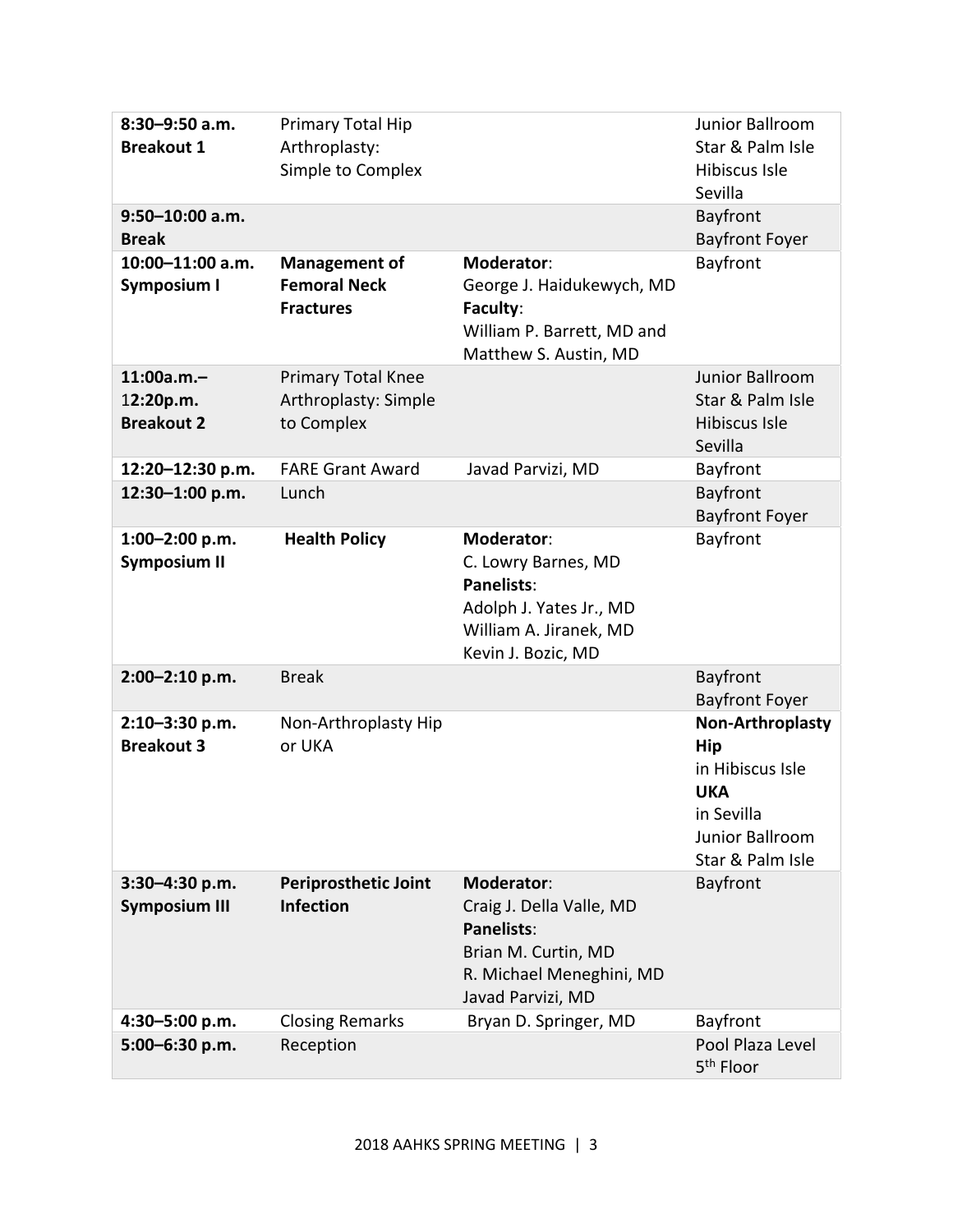#### **Saturday, May 5, 2018**

| <b>Time</b>                            | <b>Topic</b>                                                         | <b>Faculty</b>                                                                                                                           | Room                                                                   |
|----------------------------------------|----------------------------------------------------------------------|------------------------------------------------------------------------------------------------------------------------------------------|------------------------------------------------------------------------|
| $6:15 - 6:50$ a.m.                     | <b>Breakfast and Case</b><br>Discussions with<br>Faculty             |                                                                                                                                          | Bayfront<br><b>Bayfront Foyer</b>                                      |
| $6:50 - 7:00$ a.m.                     | Welcome and<br>Introduction                                          | Mark I. Froimson, MD, MBA                                                                                                                | Bayfront                                                               |
| 7:00-8:20 a.m.<br><b>Breakout 4</b>    | <b>Revision Total Hip</b><br>Arthroplasty: Simple<br>to Complex      |                                                                                                                                          | Junior Ballroom<br>Star & Palm Isle<br><b>Hibiscus Isle</b><br>Sevilla |
| $8:20 - 8:30$ a.m.                     | <b>Break</b>                                                         |                                                                                                                                          | Bayfront<br><b>Bayfront Foyer</b>                                      |
| 8:30-10:00 a.m.<br><b>Symposium IV</b> | <b>Managing the</b><br><b>Bariatric Patient</b>                      | <b>Moderator:</b><br>Mark I. Froimson, MD, MBA<br><b>Panelists:</b><br>Bryan D. Springer, MD<br>John M. Morton, MD<br>Raul Rosenthal, MD | Bayfront                                                               |
| 10:00-11:20 a.m.<br><b>Breakout 5</b>  | <b>Revision Total Knee</b><br>Arthroplasty TKA:<br>Simple to Complex |                                                                                                                                          | <b>Junior Ballroom</b><br>Star & Palm Isle<br>Hibiscus Isle<br>Sevilla |
| 11:20-12:00 p.m.                       | Lunch                                                                |                                                                                                                                          | Bayfront<br><b>Bayfront Foyer</b>                                      |
| 12:00-1:00 p.m.<br><b>Symposium V</b>  | <b>The Spino-Pelvic</b><br>Relationship                              | Moderator:<br>Matthew P. Abdel, MD<br><b>Panelists:</b><br>Scott M. Sporer, MD<br>Jay R. Lieberman, MD<br>Daniel J. Berry, MD            | Bayfront                                                               |
| 1:00-1:20 p.m.                         | <b>Break</b>                                                         |                                                                                                                                          | Bayfront<br><b>Bayfront Foyer</b>                                      |
| 1:20-2:40 p.m.<br><b>Breakout 6</b>    | Managing<br><b>Complications in Hip</b><br>and Knee<br>Arthroplasty  |                                                                                                                                          | Junior Ballroom<br>Star & Palm Isle<br>Hibiscus Isle<br>Sevilla        |
|                                        |                                                                      |                                                                                                                                          |                                                                        |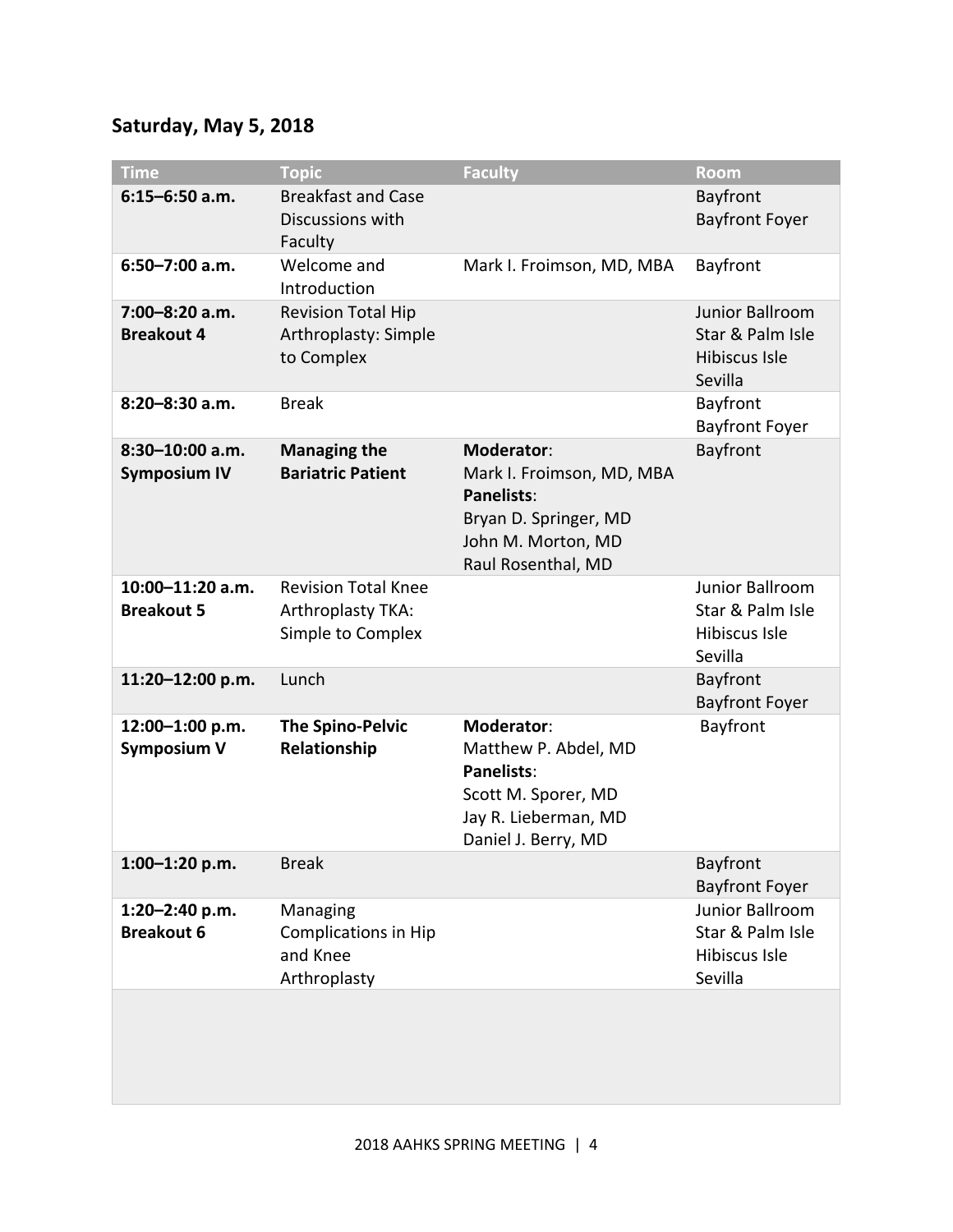| 2:40-3:40 p.m.<br><b>Symposium VI</b> | <b>Practical Approach</b><br>to a TJA Practice | Moderator:<br>David F. Dalury, MD<br>Panelists:<br>Stefano A. Bini, MD<br>Jonathan L. Schaffer, MD,<br><b>MBA</b><br>Carlos J. Lavernia, MD | Bayfront |
|---------------------------------------|------------------------------------------------|---------------------------------------------------------------------------------------------------------------------------------------------|----------|
| $3:40 - 4:00 p.m.$                    | <b>Closing Remarks</b>                         | Bryan D. Springer, MD                                                                                                                       | Bayfront |
|                                       |                                                |                                                                                                                                             |          |

#### Notes

2018 AAHKS SPRING MEETING | 5

*Blank note pages 6-39 intentionally omitted from this e-version.*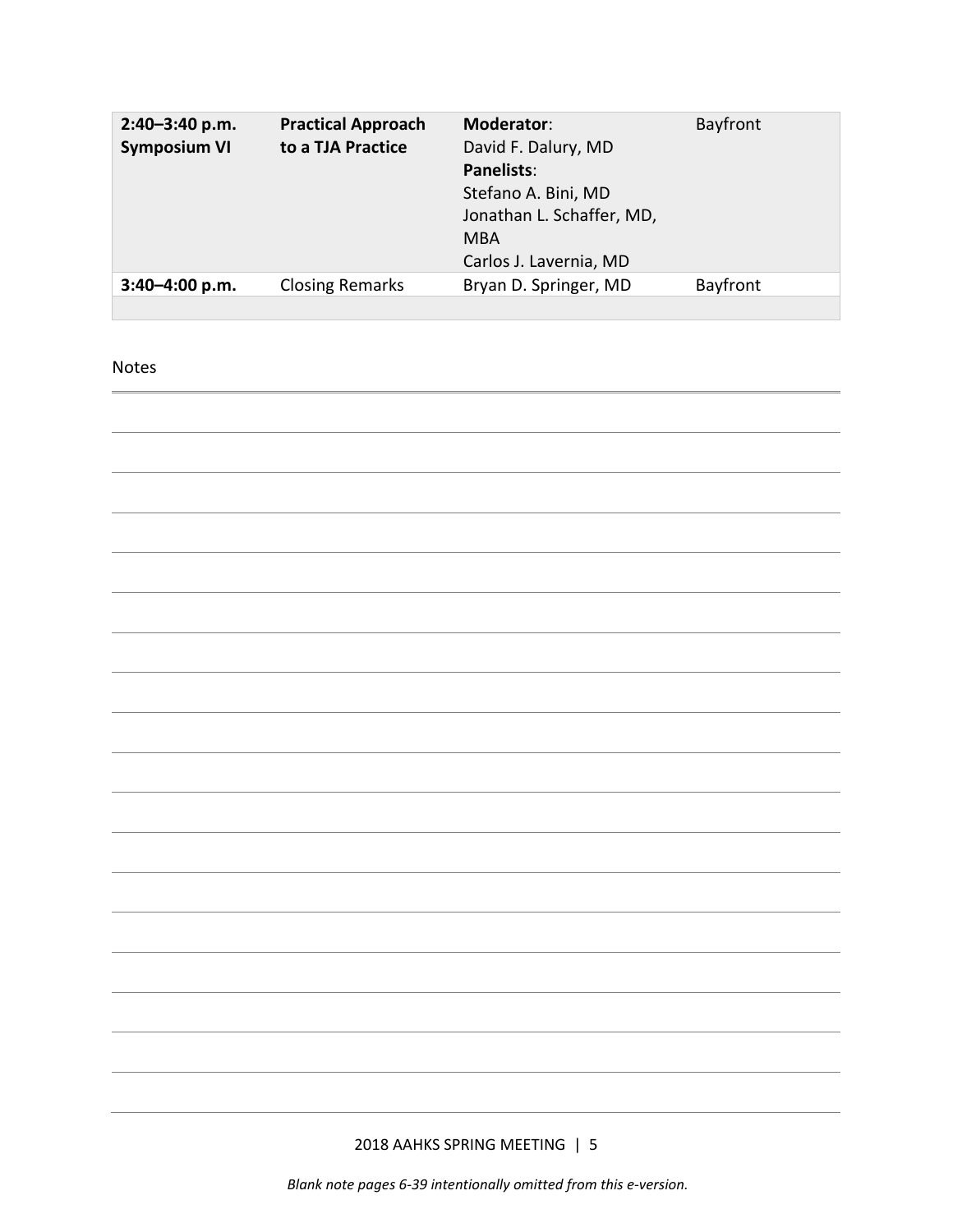#### **Disclosures**

#### **Matthew P. Abdel, MD**

American Association of Hip and Knee Surgeons: Board or committee member

International Congress for Joint Reconstruction: Board or committee member

Journal of Bone and Joint Surgery ‐ British: Editorial or governing board

Mid‐America Orthopaedic Association: Board or committee member

Minnesota Orthopaedic Society: Board or committee member

OsteoRemedies: Paid presenter or speaker

Springer: Publishing royalties, financial or material support

Stryker: Paid consultant

#### **Matthew Austin, MD**

AAOS: Board or committee member

American Association of Hip and Knee Surgeons: Board or committee member

Corin U.S.A.: Paid consultant

JayPee: Publishing royalties, financial or material support

Journal of Arthroplasty: Editorial or governing board

Journal of the American Academy of Orthopaedic Surgeons: Editorial or governing board

Link Orthopaedics: Paid consultant

Stryker: Paid consultant

Zimmer: IP royalties; Paid consultant; Research support

#### **C. Lowry Barnes, MD**

American Association of Hip and Knee Surgeons: Board or committee member

ConforMIS: Research support

DJO: IP royalties

HealthTrust: Paid consultant

HipKnee Arkansas Foundation: Board or committee member

Journal of Arthroplasty: Editorial or governing board

JSOA: Editorial or governing board

Medtronic: IP royalties; Paid consultant

Mid American Orthopaedic Association: Board or committee member

None: Unpaid consultant

Responsive Risk Solutions: Paid consultant; Stock or stock Options

Southern Orthopaedic Association: Board or committee member

Zimmer: IP royalties

#### **William P. Barrett, MD**

DePuy, A Johnson & Johnson Company: IP royalties; Paid consultant; Paid presenter or speaker; Research support

#### **Daniel J. Berry, MD**

American Joint Replacement Registry: Board or committee member

Bodycad: Paid consultant; Stock or stock **Options** 

DePuy, A Johnson & Johnson Company: IP royalties; Paid consultant; Research support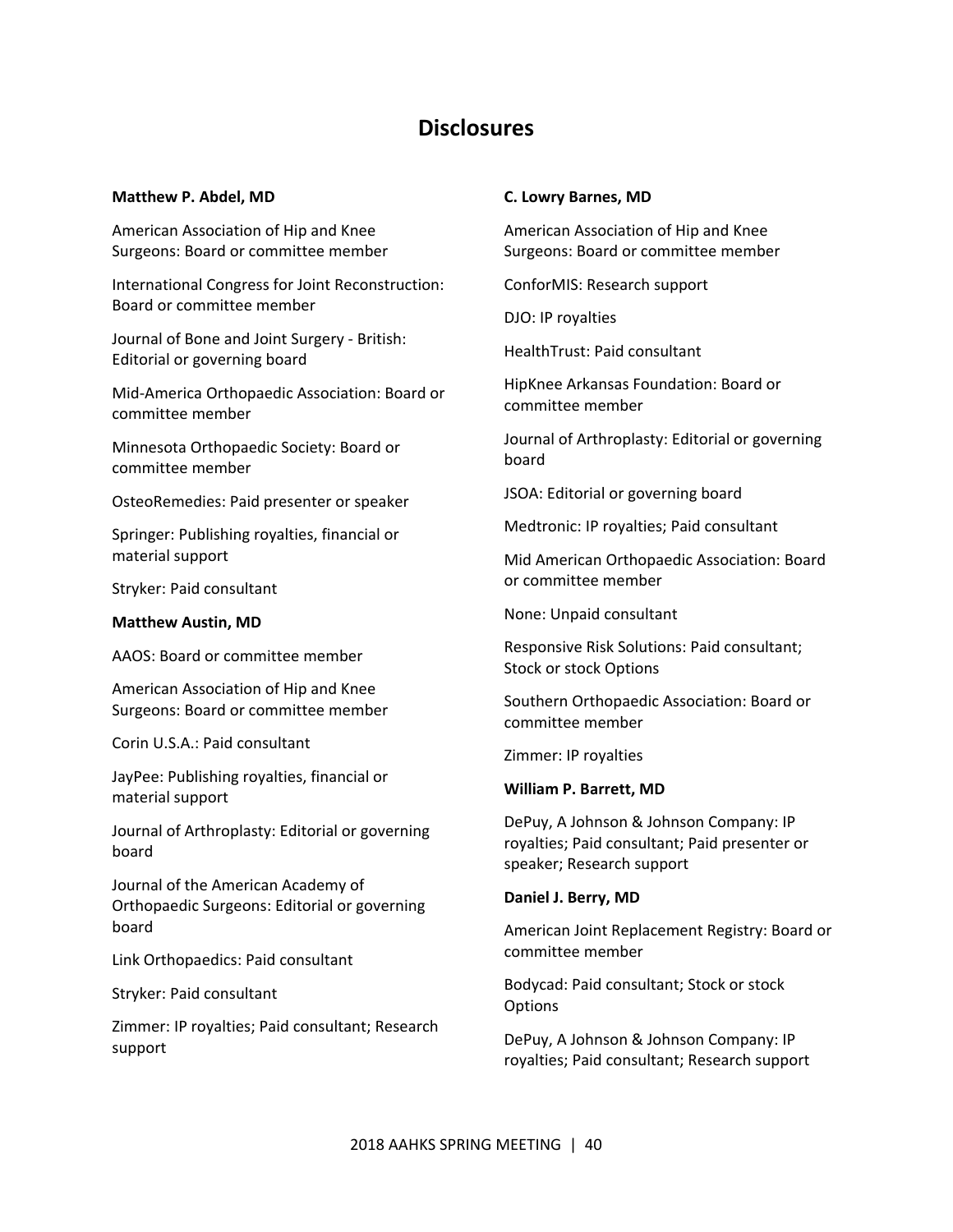Elsevier: Publishing royalties, financial or material support

Hip Society: Board or committee member

International Hip Society: Board or committee member

Journal of Bone and Joint Surgery ‐ American: Editorial or governing board

Mayo Clinic Board of Governors: Board or committee member

Wolters Kluwer Health ‐ Lippincott Williams & Wilkins: Publishing royalties, financial or material support

American Association of Hip and Knee Surgeons: Board or committee member

International Congress for Joint Reconstruction: Board or committee member

Journal of Bone and Joint Surgery ‐ British: Editorial or governing board

Mid‐America Orthopaedic Association: Board or committee member

Minnesota Orthopaedic Society: Board or committee member

OsteoRemedies: Paid presenter or speaker

Springer: Publishing royalties, financial or material support

Stryker: Paid consultant

#### **Stefano A Bini, MD**

AAOS: Board or committee member

American Association of Hip and Knee Surgeons: Board or committee member

Arthroplasty Today, Associate Editor: Editorial or governing board

CaptureProof.com (Board Member: Board or committee member

Journal of Arthroplasty: Editorial or governing board

Stock Shareholder): Board or committee member

Zimmer: Paid consultant

#### **Michael Bolognesi, MD**

Amedica: Stock or stock Options; Unpaid consultant

American Association of Hip and Knee Surgeons: Board or committee member

AOA Omega: Other financial or material support

Arthroplasty Today: Editorial or governing board

Biomet: Research support

DePuy, A Johnson & Johnson Company: Research support

Eastern Orthopaedic Association: Board or committee member

Journal of Arthroplasty: Editorial or governing board

Journal of Surgical Orthopaedic Advances: Editorial or governing board

TJO: IP royalties; Paid consultant; Stock or stock **Options** 

Zimmer: IP royalties; Paid presenter or speaker; Research support

#### **Guillermo Bonilla, MD**

American Association of Hip and Knee Surgeons: Board or committee member

Colombian Society of Orthopedic Surgery and Traumatology: Board or committee member

DePuy, A Johnson & Johnson Company: Other financial or material support; Paid presenter or speaker

International Orthopaedics: Editorial or governing board

Pfizer: Paid presenter or speaker

Sanofi‐Aventis: Paid presenter or speaker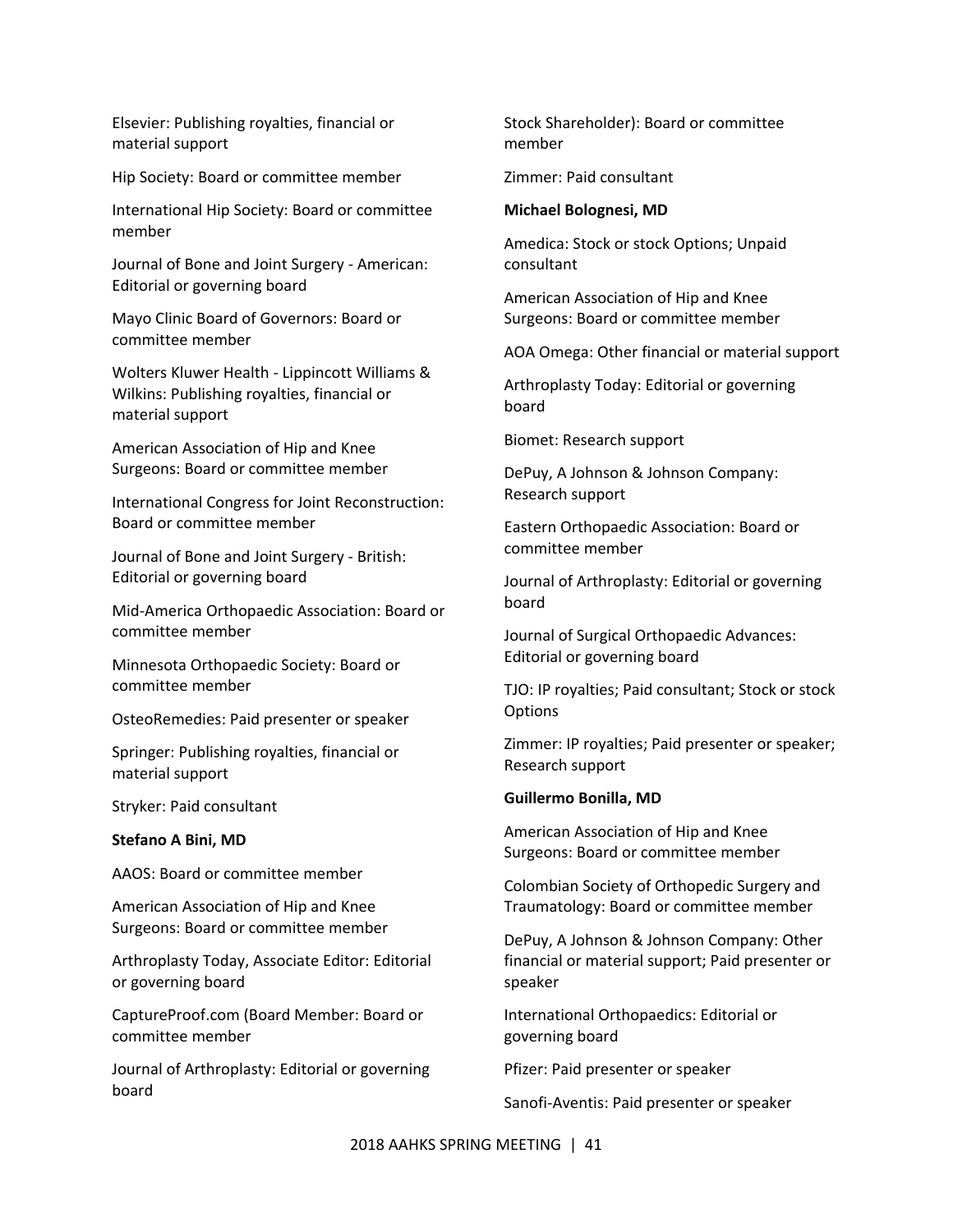#### **Kevin J. Bozic, MD, MBA**

American Joint Replacement Registry: Board or committee member

Centers for Medicare and Medicaid Services: Paid consultant

Harvard Business School: Paid consultant

Hip Society: Board or committee member

#### **Miguel E. Cabanela, MD**

MidAmerica Orthopedic Society: Board or committee member

American Association of Hip and Knee Surgeons: Board or committee member

Colombian Society of Orthopedic Surgery and Traumatology: Board or committee member

DePuy, A Johnson & Johnson Company: Other financial or material support; Paid presenter or speaker

International Orthopaedics: Editorial or governing board

Pfizer: Paid presenter or speaker

Sanofi‐Aventis: Paid presenter or speaker

American Association of Hip and Knee Surgeons: Board or committee member

American Joint Replacement Registry Review Commission: Board or committee member

Biomet: Paid consultant

CareStream: Paid consultant

Clinical Orthopaedics and Related Research: Editorial or governing board

DePuy, A Johnson & Johnson Company: Paid presenter or speaker

European Journal of Orthopaedic Surgery and Traumatology: Editorial or governing board

International Congress for Joint Reconstruction: Board or committee member

Johnson & Johnson: Paid consultant

Journal of Arthroplasty: Editorial or governing board

Orthopedics: Editorial or governing board

Springer: Publishing royalties, financial or material support

Stryker: Paid consultant

#### **Brian M. Curtin, MD**

American Association of Hip and Knee Surgeons: Board or committee member

American Joint Replacement Registry Review Commission: Board or committee member

Biomet: Paid consultant

CareStream: Paid consultant

Clinical Orthopaedics and Related Research: Editorial or governing board

DePuy, A Johnson & Johnson Company: Paid presenter or speaker

European Journal of Orthopaedic Surgery and Traumatology: Editorial or governing board

International Congress for Joint Reconstruction: Board or committee member

Johnson & Johnson: Paid consultant

Journal of Arthroplasty: Editorial or governing board

Orthopedics: Editorial or governing board

Springer: Publishing royalties, financial or material support

Stryker: Paid consultant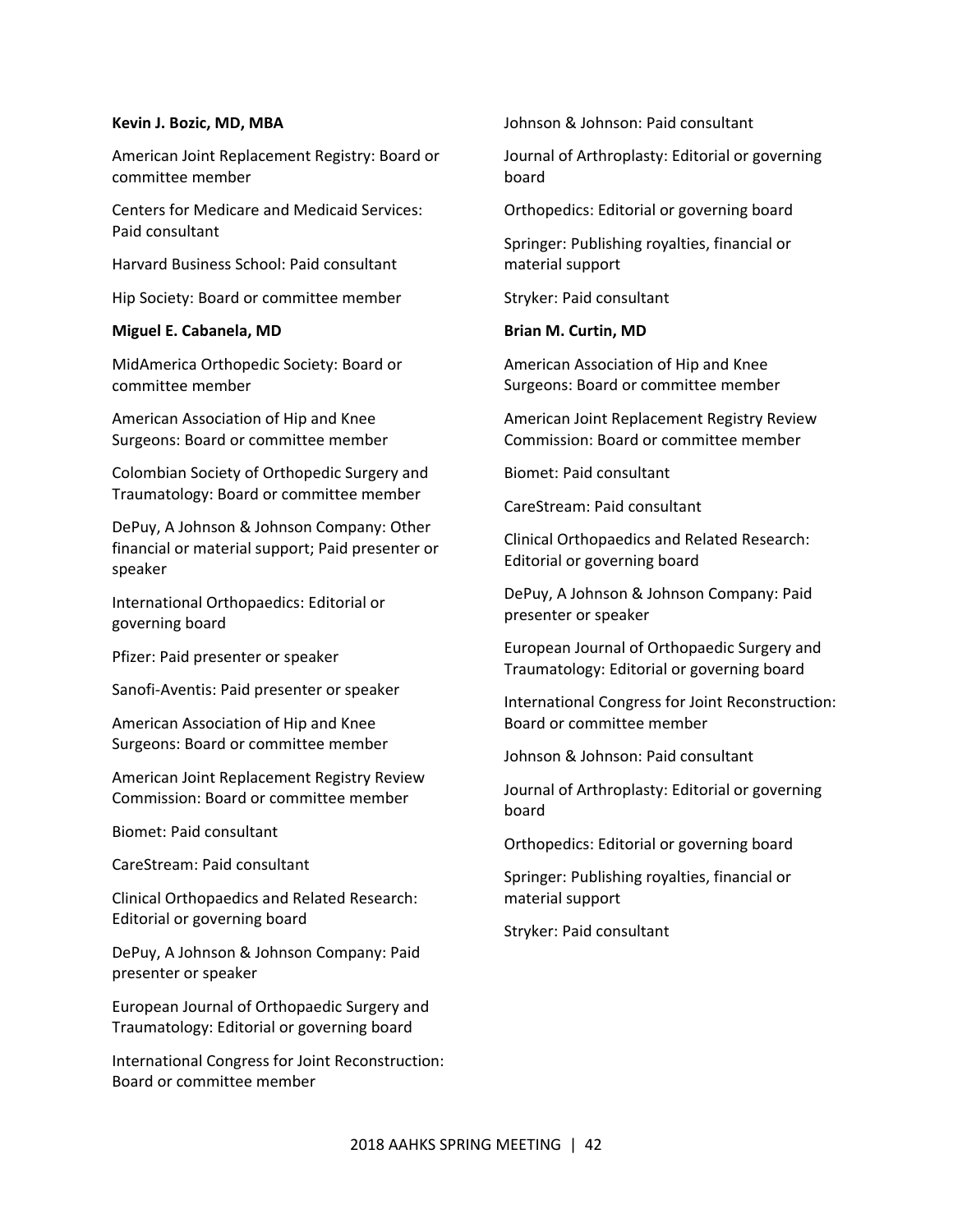#### **Craig J. Della Valle, MD**

American Association of Hip and Knee Surgeons: Board or committee member

Arthritis Foundation: Board or committee member

DePuy, A Johnson & Johnson Company: Paid consultant

Hip Society: Board or committee member

Knee Society: Board or committee member

Mid America Orthopaedic Association: Board or committee member

Orthopedics Today: Editorial or governing board

Parvizi Surgical Innovations: Stock or stock **Options** 

SLACK Incorporated: Editorial or governing board; Publishing royalties, financial or material support

Smith & Nephew: Paid consultant; Research support

Stryker: Research support

Wolters Kluwer Health ‐ Lippincott Williams & Wilkins: Publishing royalties, financial or material support

Zimmer: IP royalties; Paid consultant; Research support

#### **Claudio Diaz, MD**

Journal of Arthroplasty: Editorial or governing board

#### **Stephen T. Duncan, MD**

Journal of Arthroplasty: Editorial or governing board

Kentucky Orthopaedic Society: Board or committee member

Morph: Unpaid consultant

Smith & Nephew: Paid consultant; Research support

Stryker: Research support

Zimmer: Paid consultant

#### **Mark I. Froimson, MD**

American Association of Hip and Knee Surgeons: Board or committee member

American Journal of Orthopedics: Editorial or governing board

American Orthopaedic Association: Board or committee member

Clarify Health, LLC: Stock or stock Options

Johnson & Johnson: Paid consultant

Journal of Arthroplasty: Editorial or governing board

Journal of Bone and Joint Surgery ‐ American: Editorial or governing board

Mid American Orthopaedic Association: Board or committee member

Pacira: Employee; Stock or stock Options

DePuy, A Johnson & Johnson Company: IP royalties; Paid consultant; Research support Johnson & Johnson: Stock or

stock Options

Journal of Arthroplasty: Editorial or governing board

Robony: Stock or stock Options

#### **David F. Dalury, MD**

DePuy, A Johnson & Johnson Company: IP royalties; Paid consultant; Research support Johnson & Johnson: Stock or stock options

Journal of Arthroplasty: Editorial or governing board

Robony: Stock or stock Options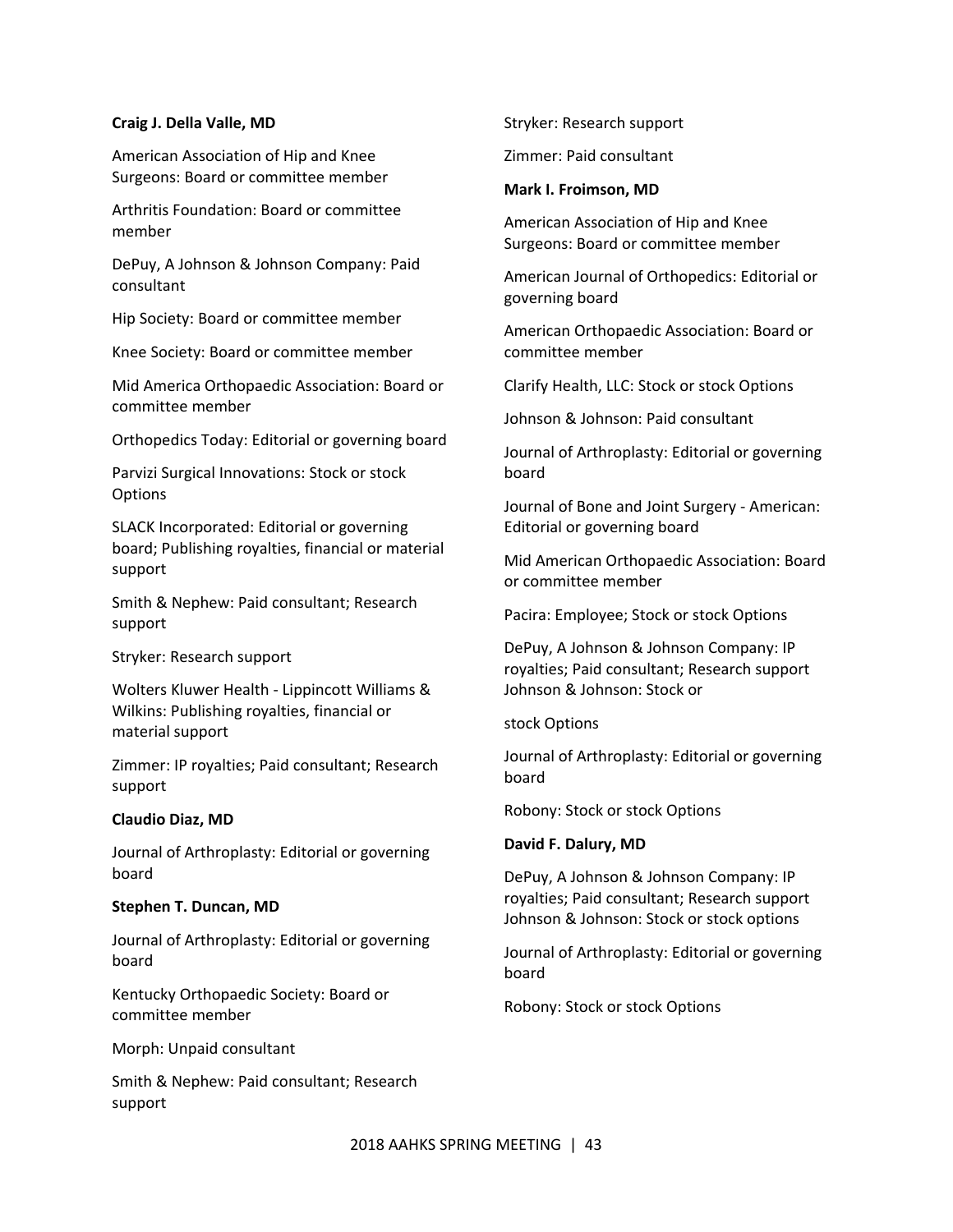#### **Chancellor F. Gray, MD**

American Association of Hip and Knee Surgeons: Board or committee member

University of Pennsylvania Orthopaedic Journal: Editorial or governing board

#### **George J. Haidukewych, MD**

AAOS: Board or committee member

Biomet: IP royalties; Paid consultant

DePuy, A Johnson & Johnson Company: IP royalties; Paid consultant

Hip Society: Board or committee member

Journal of Orthopedic Trauma: Editorial or governing board

Revision Technologies, Orthopediatrics: Stock or stock Options

Synthes: Other financial or material support; Paid consultant

#### **William G. Hamilton, MD**

Biomet: Research support

DePuy, A Johnson & Johnson Company: IP royalties; Paid consultant; Paid presenter or speaker; Research support

Inova Health Care Services: Research support

Total Joint Orthopedics: IP royalties; Paid consultant

#### **James I. Huddleston, III MD**

AAOS: Board or committee member

American Association of Hip and Knee Surgeons: Board or committee member

American Knee Society: Research support

Biomet: Paid consultant; Research support

California Joint Replacement Registry: Board or committee member; Paid consultant

Corin U.S.A.: Paid consultant; Paid presenter or speaker

Exactech, Inc: IP royalties; Paid consultant; Paid presenter or speaker

Hip Society: Board or committee member

Journal of Arthroplasty: Editorial or governing board

Knee Society: Board or committee member

Porosteon: Paid consultant; Stock or stock **Options** 

Robert Wood Johnson Foundation: Research support

Wolters Kluwer Health ‐ Lippincott Williams & Wilkins: Publishing royalties, financial or material support

Zimmer: Paid consultant; Paid presenter or speaker

#### **William A. Jiranek, MD**

American Association of Hip and Knee Surgeons: Board or committee member

DePuy, A Johnson & Johnson Company: IP royalties; Paid consultant; Research support

Stryker: Research support

**Carlos J. Lavernia, MD** 

Johnson & Johnson: Stock or stock Options

Journal of Arthroplasty: Editorial or governing board

MAKO SURGICAL/STRYKER: IP royalties

Stryker: Stock or stock Options

Symmetry Medical (Telcomet): Stock or stock **Options** 

Wright Medical Technology, Inc.: Stock or stock **Options** 

Zimmer: Stock or stock Options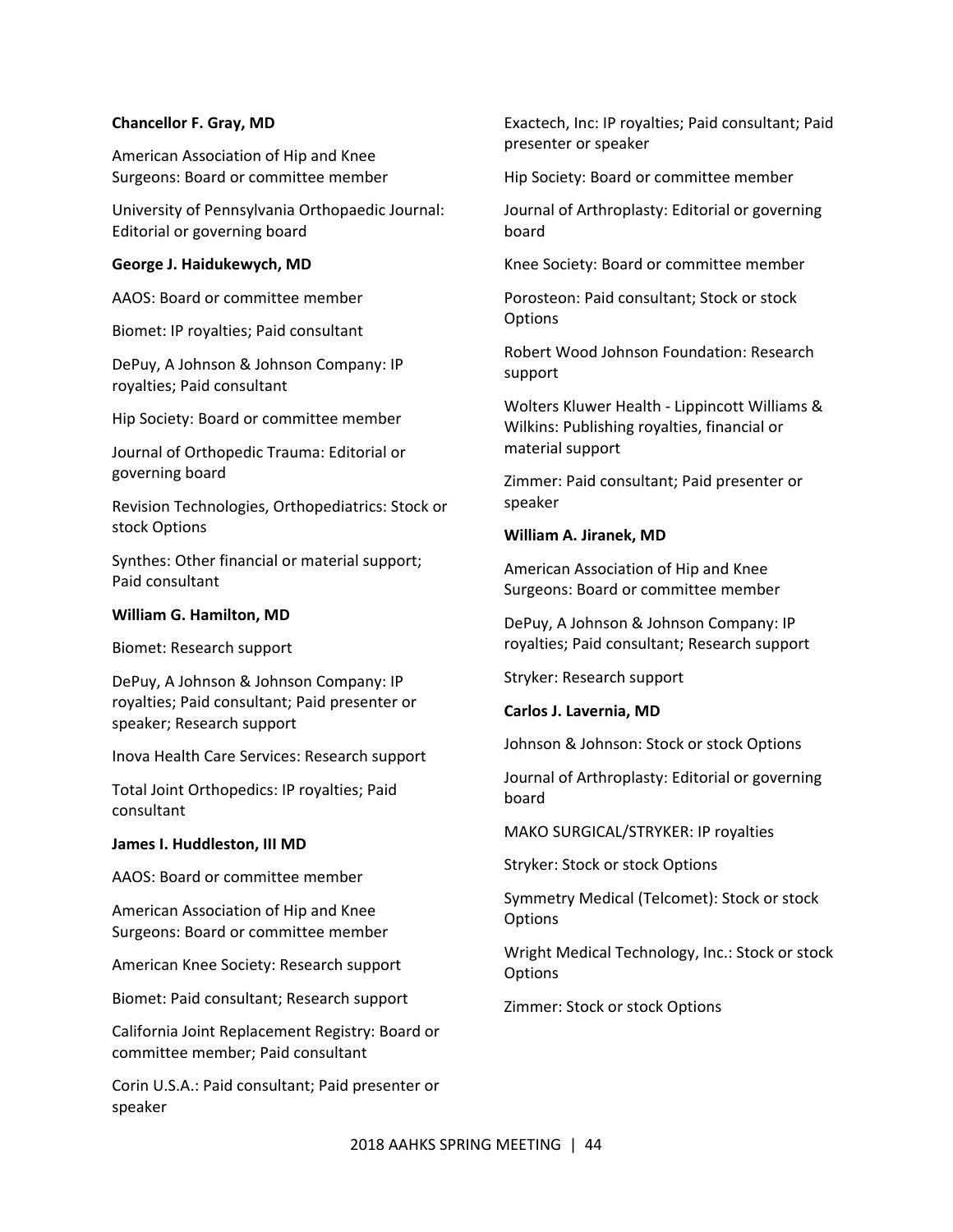#### **Jay R. Lieberman, MD**

AAOS: Board or committee member

American Association of Hip and Knee Surgeons: Board or committee member

DePuy, A Johnson & Johnson Company: IP royalties; Paid consultant

Hip Innovation Technology: Stock or stock **Options** 

Musculoskeletal Transplant Foundation: Board or committee member

Saunders/Mosby‐Elsevier: Publishing royalties, financial or material support

Western Orthopaedic Association: Board or committee member

#### **Adolph V. Lombardi Jr., MD**

Clinical Orthopaedics and Related Research: Editorial or governing board

Elute, Inc.: Stock or stock Options

Hip Society: Board or committee member

Innomed: IP royalties

Joint Development Corporation: Stock or stock **Options** 

Journal of Arthroplasty: Editorial or governing board

Journal of Bone and Joint Surgery ‐ American: Editorial or governing board

Journal of Orthopaedics and Traumatology: Editorial or governing board

Journal of the American Academy of Orthopaedic Surgeons: Editorial or governing board

Knee: Editorial or governing board

Knee Society: Board or committee member

Mount Carmel Education Center at New Albany: Board or committee member

Operation Walk USA: Board or committee member

SPR Therapeutics, LLC: Research support; Stock or stock Options

Surgical Technology International: Editorial or governing board

Zimmer Biomet: IP royalties; Paid consultant; Research support

#### **Steven J. MacDonald, MD**

DePuy, A Johnson & Johnson Company: IP royalties; Paid consultant; Research support

Hip Innovations Technology, JointVue: Stock or stock Options

Smith & Nephew: Research support

Stryker: Research support

**Rafael Llopis‐Miro, MD** 

Zimmer: Paid presenter or speaker

#### **R. Michael Meneghini, MD**

American Association of Hip and Knee Surgeons: Board or committee member

DJ Orthopaedics: IP royalties; Paid consultant; Research support

Emovi: Stock or stock Options

International Congress for Joint Reconstruction: Board or committee member

Journal of Arthroplasty: Editorial or governing board

Knee Society: Board or committee member

MuveHealth: Stock or stock Options

Osteoremedies: IP royalties; Paid consultant

PixarBio: Stock or stock Options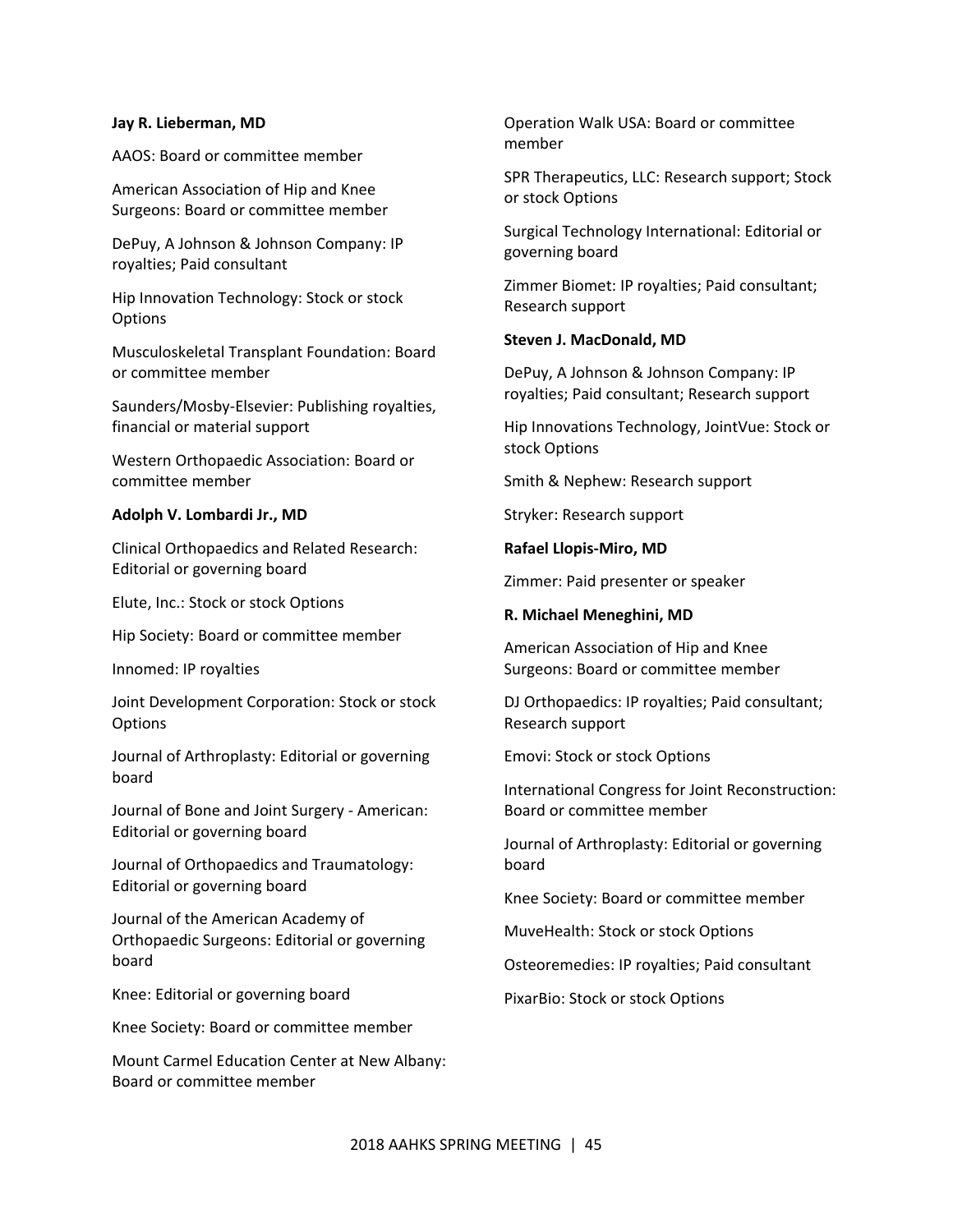#### **John Morton, FACS, MD, MPH**

ASMBS: Board or committee member

Bariatric Times, Obesity Surgery, SOARD: Editorial or governing board

Johnson & Johnson: Paid consultant

Medtronic: Paid consultant

#### **Joseph T. Moskal, MD**

AAOS: Board or committee member

American Association of Hip and Knee Surgeons: Board or committee member

Corin U.S.A.: Paid consultant

DePuy, A Johnson & Johnson Company: IP royalties

Invuity: Stock or stock Options

Medtronic: Paid consultant; Paid presenter or speaker

Stryker: Paid consultant; Paid presenter or speaker

#### **Mark W. Pagnano, MD**

DePuy, A Johnson & Johnson Company: IP royalties

Hip Society: Board or committee member

Knee Society: Board or committee member

Stryker: IP royalties

#### **Brian S. Parsley, MD**

American Association of Hip and Knee Surgeons: Board or committee member

Conformis: Paid presenter or speaker; Research support

Conformis Inc.: IP royalties; Stock or stock **Options** 

DePuy, A Johnson & Johnson Company: Research support

Nimbic Inc.: Unpaid consultant

Nimbic Systems: Paid presenter or speaker; Stock or stock Options

ASMBS: Board or committee member

Bariatric Times, Obesity Surgery, SOARD: Editorial or governing board

Johnson & Johnson: Paid consultant

Medtronic: Paid consultant

**Javad Parvizi, MD, FRCS** 

Alphaeon: Stock or stock Options

CeramTec: Paid consultant

Ceribell: Stock or stock Options

ConvaTec: Paid consultant

Corentec: IP royalties; Paid consultant; Stock or stock Options

Cross Current Business Intelligence: Stock or stock Options

Datatrace: Publishing royalties, financial or material support

Eastern Orthopaedic Association: Board or committee member

Elsevier: Publishing royalties, financial or material support

Ethicon: Paid consultant

Heron: Paid consultant

Hip Innovation Technology: Stock or stock **Options** 

Intellijoint: Stock or stock Options

Invisible Sentinel: Stock or stock Options

Jaypee Publishers: Publishing royalties, financial or material support

Joint Purification Systems: Stock or stock **Options** 

Journal of Bone and Joint Surgery ‐ American: Editorial or governing board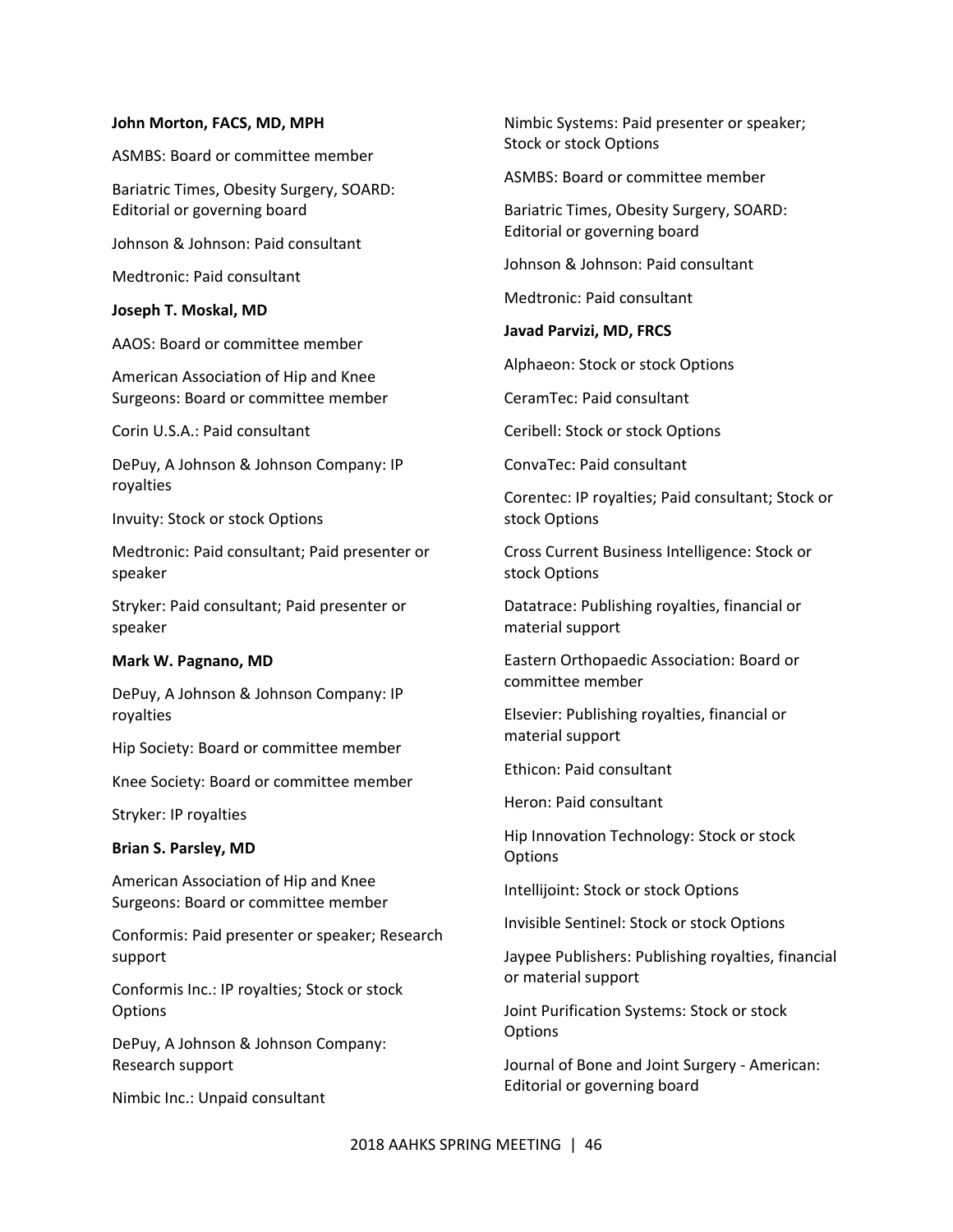MDValuate: Stock or stock Options

MedAp: Stock or stock Options

MicroGenDx: Stock or stock Options

Muller Foundation: Board or committee member

Parvizi Surgical Innovations: Stock or stock **Options** 

Physician Recommended Nutriceuticals: Stock or stock Options

PRN‐Veterinary: Stock or stock Options

SLACK Incorporated: Publishing royalties, financial or material support

Tenor: Paid consultant

TissueGene: Paid consultant

Wolters Kluwer Health ‐ Lippincott Williams & Wilkins: Publishing royalties, financial or material support

Zimmer: Paid consultant

#### **Preetesh D. Patel, MD**

Medtronic: Paid consultant

Pacira: Paid consultant

Stryker: Paid consultant

#### **Gregory G. Polkowski, MD, MSc**

American Association of Hip and Knee Surgeons: Board or committee member

DJ Orthopaedics: Paid consultant

**Raul Rosenthal, MD** 

This individual reported nothing to disclose

#### **Eduardo A. Salvati, MD**

This individual reported nothing to disclose

American Association of Hip and Knee Surgeons: Board or committee member Biomet: IP royalties; Paid consultant; Paid presenter or speaker; Research support

CoNextions Medical: Stock or stock Options

Journal of Arthroplasty: Editorial or governing board

Journal of Hip Preservation: Editorial or governing board

Knee Society: Board or committee member

Muve Health: Stock or stock Options

**Christopher L. Peters, MD** 

American Association of Hip and Knee Surgeons: Board or committee member

Biomet: IP royalties; Paid consultant; Paid presenter or speaker; Research support

CoNextions Medical: Stock or stock Options

Journal of Arthroplasty: Editorial or governing board

Journal of Hip Preservation: Editorial or governing board

Knee Society: Board or committee member

Muve Health: Stock or stock Options

#### **Jonathan L. Schaffer, MD**

American Association of Hip and Knee Surgeons: Board or committee member

Compliant Innovations, LLC: Paid consultant; Stock or stock Options

Elsevier: Publishing royalties, financial or material support

iBalance Medical: Stock or stock Options

MyDoc PTE LTD: Paid consultant

Orthogenics AS: Paid consultant

SnappSkin: Stock or stock Options

Taylor and Francis: Publishing royalties, financial or material support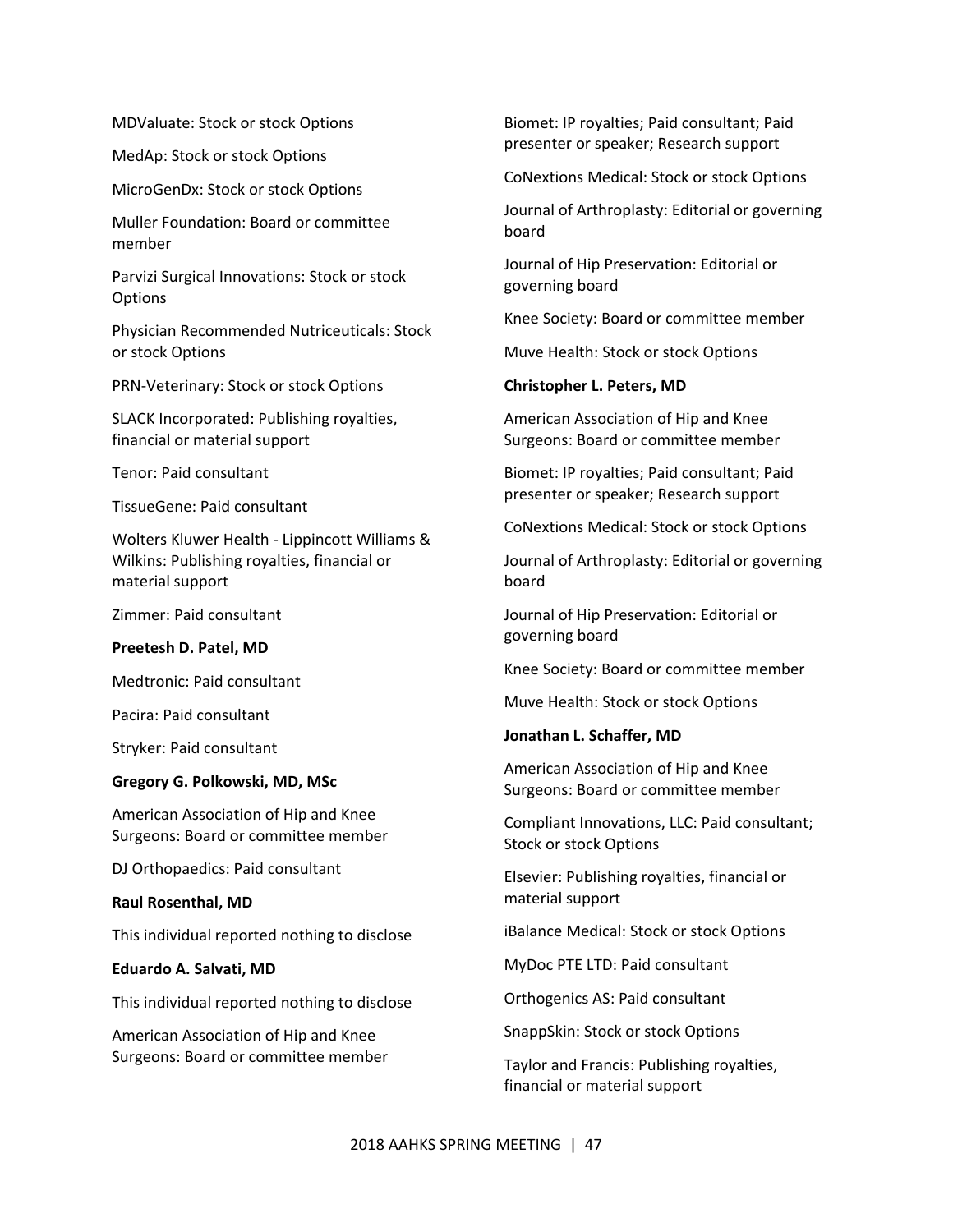Zin Medical, Inc. now Flex Life Healthcare: IP royalties

#### **Rafael J. Sierra, MD**

American Association of Hip and Knee Surgeons: Board or committee member

Biomet: Paid consultant; Paid presenter or speaker

DePuy, A Johnson & Johnson Company: Research support

Journal of Arthroplasty: Editorial or governing board

Link Orthopaedics: IP royalties; Paid consultant

Midamerica orthopedic society: Board or committee member

Springer: Publishing royalties, financial or material support

Stryker, Biomet: Research support

Zimmer: IP royalties; Research support

#### **Scott M. Sporer, MD**

American Association of Hip and Knee Surgeons: Board or committee member

American Joint Replacement Registy: Board or committee member

DJO Surgical: IP royalties; Paid consultant

Hip Society: Board or committee member

Myoscience: Paid consultant; Stock or stock **Options** 

Osteoremedies: IP royalties; Paid consultant

SLACK Incorporated: Publishing royalties, financial or material support

Stryker: Research support

Zimmer: IP royalties; Research support

#### **Guillermo Sammartino, MD**

Asociacion Argentina de Ortopedia y Traumatologia: Board or committee member Asociacion para el Estudio de la Cadera y la Rodilla (ACARO): Board or committee member

Revista de la Asociacion Argentina de Ortopedia y Traumatologia: Editorial or governing board

revista de la Asociacion para el Estudio de la cadera y Rodilla: Editorial or governing board

AJRR: Board or committee member

Arthroplasty Today: Editorial or governing board

Ceramtec: Paid presenter or speaker

Convatec: Paid consultant

ICJR: Board or committee member

Joint purifications systems.: Other financial or material support Journal of Arthroplasty: Editorial or governing

board osteoremedies: Paid consultant

Stryker: IP royalties; Paid consultant

#### **Bryan D. Springer, MD**

AJRR: Board or committee member

Arthroplasty Today: Editorial or governing board

Ceramtec: Paid presenter or speaker

Convatec: Paid consultant

ICJR: Board or committee member

Joint purifications systems.: Other financial or material support Journal of Arthroplasty: Editorial or governing

board osteoremedies: Paid consultant

Stryker: IP royalties; Paid consultant

**Garen D. Steele, MD** 

American Association of Hip and Knee Surgeons: Board or committee member

OrthoCor: Paid consultant

Zimmer: Paid consultant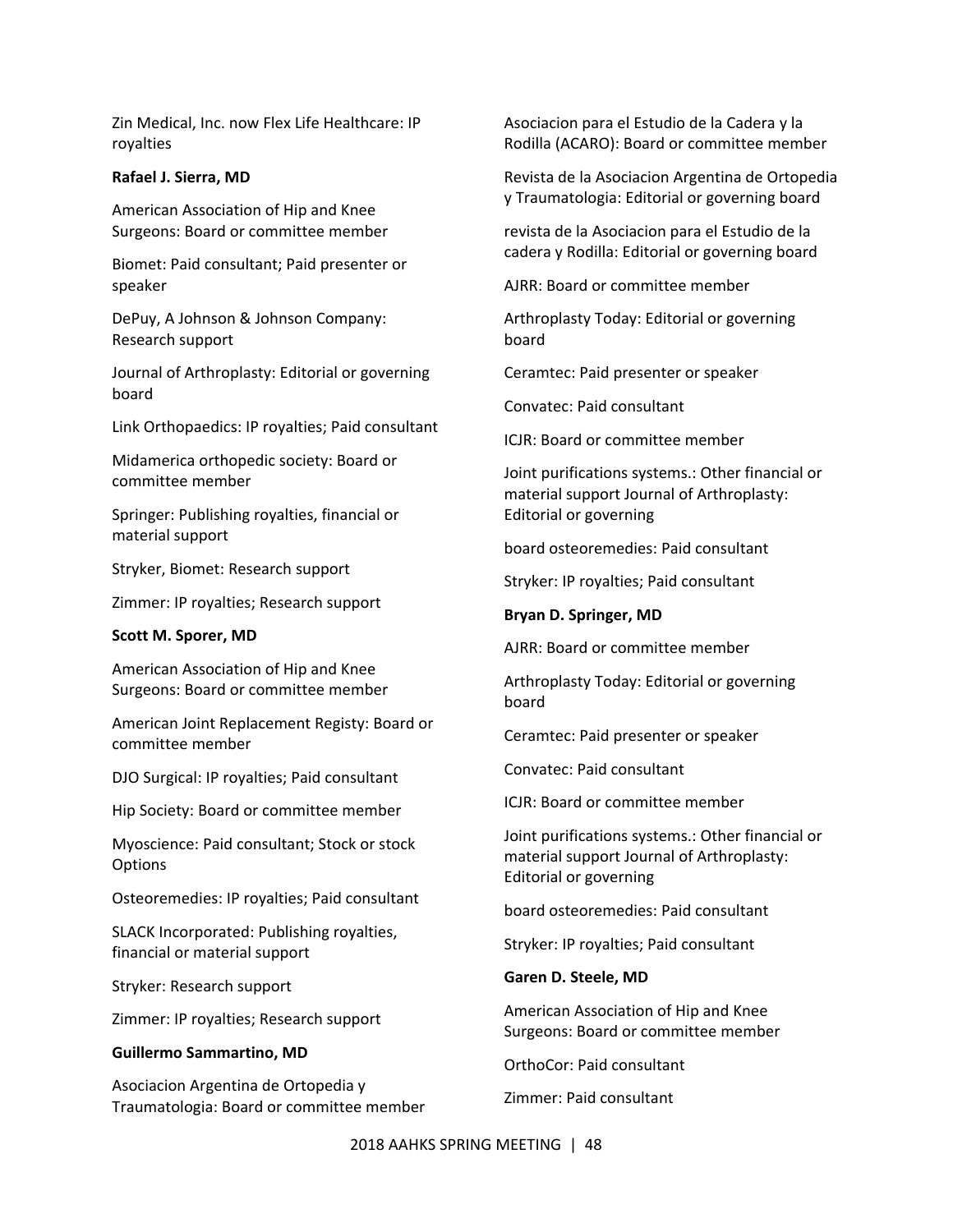#### **Juan C. Suarez, MD**

Corin U.S.A.: IP royalties

DePuy, A Johnson & Johnson Company: Paid presenter or speaker

Iovera: Research support

OrthoGrid: Research support

Pacira: Research support

#### **Bradford S. Waddell, MD**

Current Reviews in Musculoskeletal Medicine: Editorial or governing board

#### **Samuel S. Wellman, MD**

American Association of Hip and Knee Surgeons: Board or committee member

Biomet: Research support

DePuy, A Johnson & Johnson Company: Research support

Journal of Arthroplasty: Editorial or governing board

Stryker: Research support

Total Joint Orthopaedics: Paid consultant

Total Joint Orthopedics: IP royalties

Zimmer: Research support

**Sigita Wolfe** 

This individual reported nothing to disclose

**Adolph J. Yates Jr, MD** 

AAOS: Board or committee member

American Association of Hip and Knee Surgeons: Board or committee member Journal of Arthroplasty: Editorial or governing board

Journal of Bone and Joint Surgery ‐ American: Editorial or governing board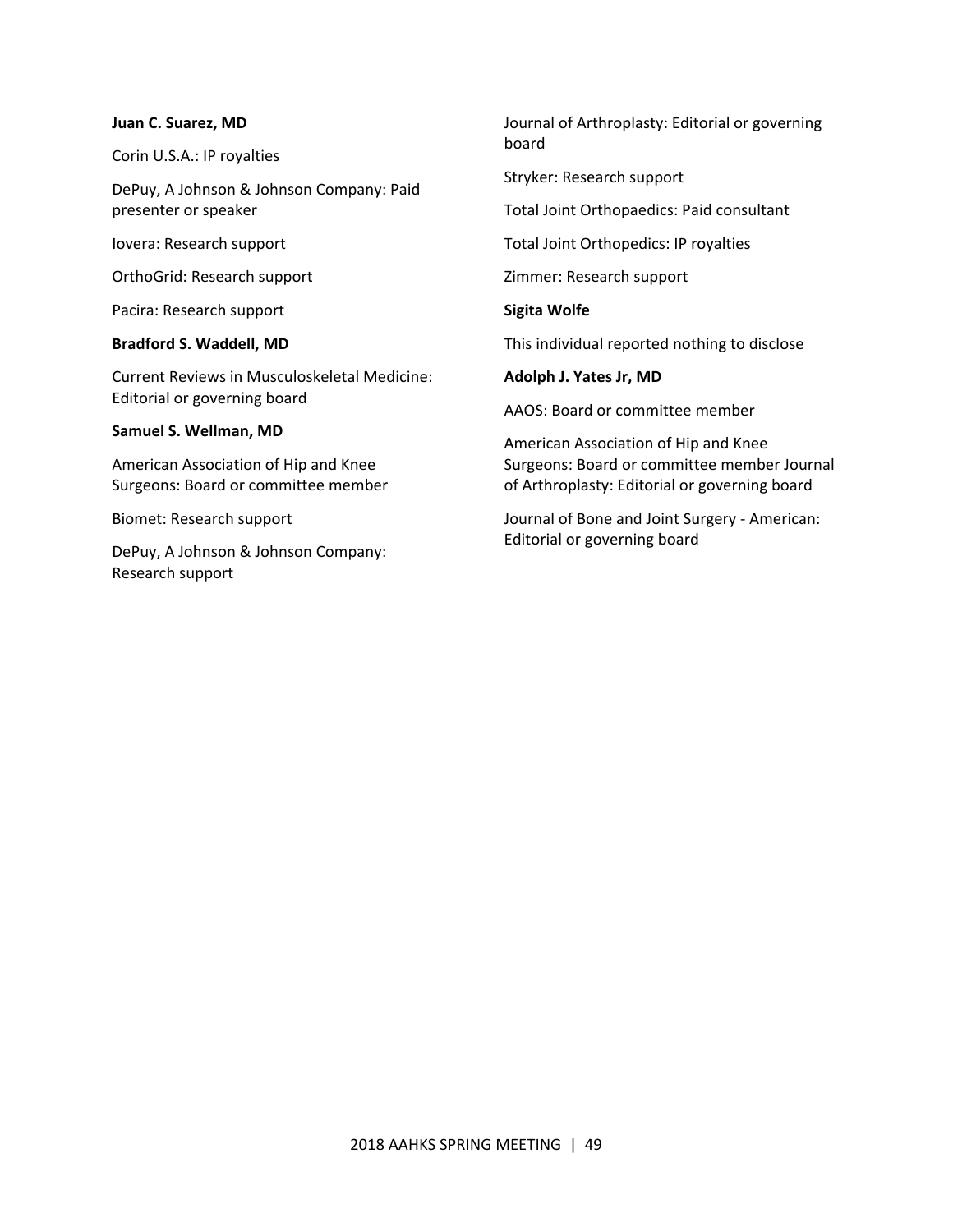## CALL FOR SUBMISSIONS

#### Abstract Submissions

Submit high-quality scientific and socioeconomic abstracts by **June 1, 2018** for consideration as podium or poster presentations. Abstracts are blind reviewed by the AAHKS Program Committee review team. If you are interested in serving on the review team, contact meeting@aahks.org.

#### Symposium Proposals

Submit proposals by **June 1, 2018** covering all aspects of arthroplasty and health policy. Proposals are reviewed by the AAHKS Program Committee.

#### Surgical Technique Video Proposals

Submit high quality, clinically relevant proposals for videos that will provide high educational value. Selection of videos is based on the overall quality and thoroughness of the proposal submission. The deadline for proposals is **June 1, 2018**.

#### Start your submission now by logging in to www.AAHKS.org.

#### **Reserve Hotel Room Now!**

You can log in to www.AAHKS.org to make your hotel reservation now at the Hilton Anatole in Dallas. Meeting registration will open in **June 2018**.



November 1-4 | Dallas, Texas